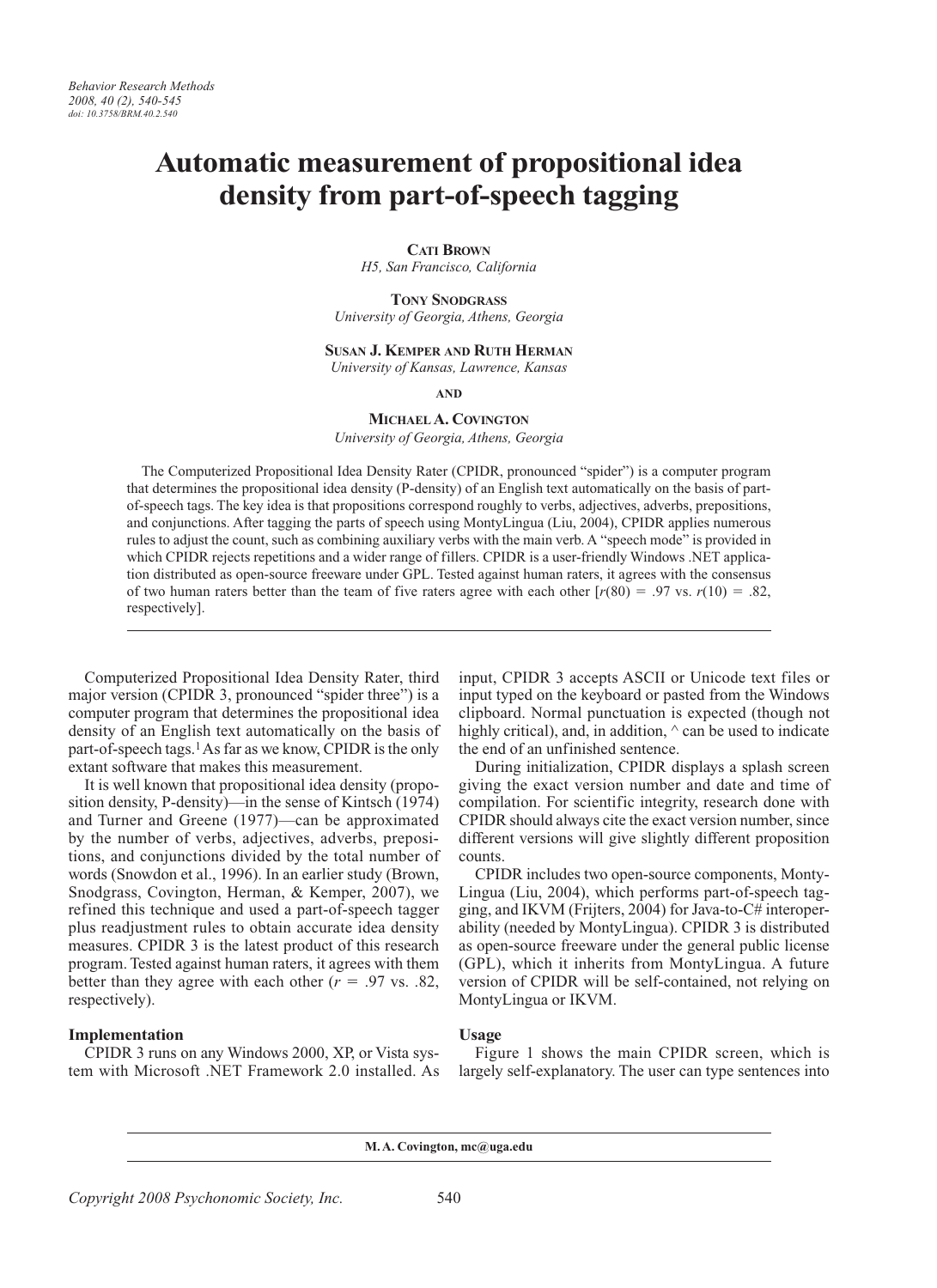| CPIDR 3.2.2694.23697                                                                                                                                                                           |                                                                                                                                                                                                                                                              |
|------------------------------------------------------------------------------------------------------------------------------------------------------------------------------------------------|--------------------------------------------------------------------------------------------------------------------------------------------------------------------------------------------------------------------------------------------------------------|
| Window<br>File<br>Help                                                                                                                                                                         |                                                                                                                                                                                                                                                              |
| Analyze File(s)<br>Analyze Typed Input<br><b>Save Results</b>                                                                                                                                  | <b>Save Details</b><br><b>Details</b>                                                                                                                                                                                                                        |
| Speech mode (reject repetitions, fillers and hesitation forms)                                                                                                                                 | CPIDR 3.2.2694.23697                                                                                                                                                                                                                                         |
| The authors of CPIDR thank you for your support.<br><b>Results</b><br>CPIDR 3.2.2694.23697<br>Mode<br>Ideas<br>Density<br>Words<br>0.444 "The authors of CPIDR thank you for<br>Norm<br>9<br>4 | "The authors of CPIDR thank<br>the<br>201 DT<br>W<br>002 NNS<br>authors<br>W<br>W P of<br>200 IN<br>002 NNP<br>cpidr<br>W<br>W P thank<br>200 VB<br>PRP<br>002<br>W<br>you<br>W P for<br>200 IN<br>200 PRP\$ W P your<br>002 NN<br>support<br>w<br>000.<br>٠ |
| $\checkmark$<br>$\rightarrow$<br>Ш.                                                                                                                                                            | 4 propositions<br>9 words<br>0.444 density<br>$\mathbb{H}$                                                                                                                                                                                                   |

**Figure 1. Main screen of the Computerized Propositional Idea Density Rater (CPIDR).**

the white box or paste them from the clipboard and then choose "Analyze Typed Input." The alternative is to place the input in text files and choose "Analyze File(s)."

As Figure 1 shows, the output of CPIDR is displayed in two windows—the main results on the left and the details on the right. Each of these can be saved to a file. The details window consists of data such as:

```
"This is an example."
054 PRP W this
200 VBZ W P is
201 DT W an
002 NN W example
000 .
```
where the first column indicates which rule most recently applied to each word (054, 200, 201, etc.), the second column is the tag (PRP for pronoun; see Table 1), the third column is W if the item is a word, and the fourth column is P if the item is a proposition.

There is no limit to the length of text that can be analyzed. As consecutive files are analyzed in a single session, the results window accumulates the results in a single, concise table.

# **The Algorithm**

**Propositions**. A long line of research started by Kintsch and Keenan (1973) and Kintsch (1974) assumes—with good experimental support—that propositions are the units involved in the understanding and remembering of texts. In Kintsch's system—elaborated by Turner and Greene (1977)—the main verb and all of its arguments (subject, object, indirect object, etc.) are one proposition. Additional descriptive elements, such as adjectives, adverbs, and qualifier phrases are additional propositions. Thus,

*The old gray mare has a very large nose.*

breaks up into:

(HAS, MARE, NOSE) (OLD, MARE) (GRAY, MARE) (LARGE, NOSE) (VERY, (LARGE, NOSE))

Each of these could be true or false separately from the others; for instance, the nose could be large, but not very large. In addition, connectives such as *and*, *if . . . then*, and *because*, and hedges such as *unfortunately*, are separate propositions.

Kintsch's propositions differ from those in logic or logical semantics in at least two ways. First, most information about verb tense, aspect, and modality is omitted from Kintsch's propositional structure so that (for instance) *Steve eats chocolate cake* and *Steve was to have eaten chocolate cake* are the same (Turner & Greene, 1977, p. 15).

Second, common nouns are not propositions in Kintsch's system. To a logician, *dog*, *brown*, and *barks* are one-place predicates, denoting the property of being a dog, the property of being brown, and the property of barking, respectively. In most human languages, however, *dog* is encoded as a common noun, which is syntactically like a name (cf. *Snoopy*) except that it can refer to any dog, not just a particular one.

Because this method of propositional analysis is now a widely used standard, we have not attempted to critique it or introduce input from newer theories of seman-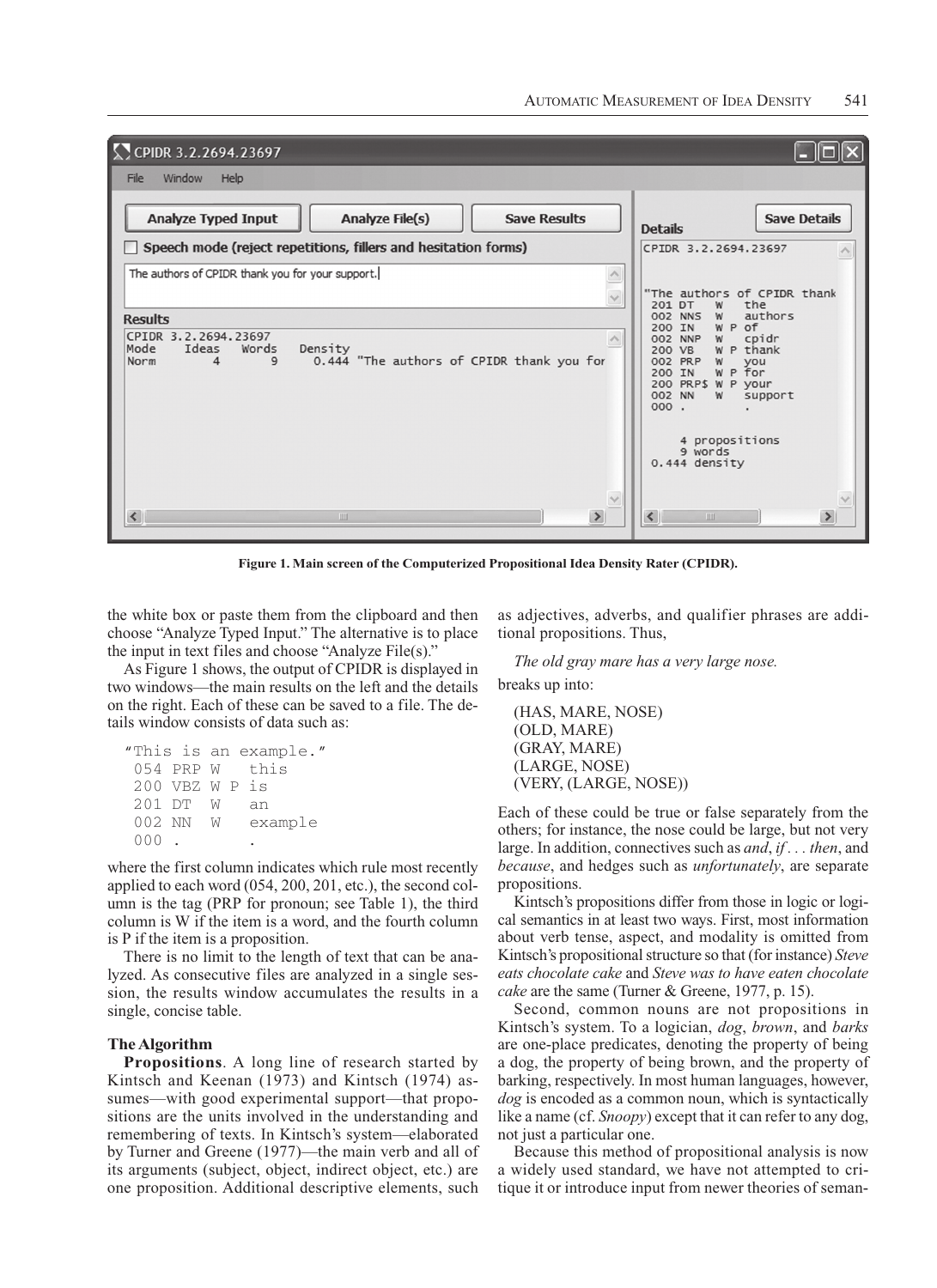| <b>Table 1</b><br>The Main Part-of-Speech Tags Used by<br><b>MontyLingua and CPIDR</b> |                                                                                                                                                                         |  |  |  |
|----------------------------------------------------------------------------------------|-------------------------------------------------------------------------------------------------------------------------------------------------------------------------|--|--|--|
| Tag                                                                                    | Interpretation                                                                                                                                                          |  |  |  |
| CC<br>CD<br>DT<br>IN<br>JJ, JJR, JJS                                                   | sentence-ending punctuation<br>coordinating conjunction<br>cardinal number<br>determiner<br>preposition, except to<br>adjective (positive, comparative,<br>superlative) |  |  |  |
| MD                                                                                     | modal verb                                                                                                                                                              |  |  |  |
| NN, NNS                                                                                | noun (singular, plural)                                                                                                                                                 |  |  |  |
| <b>PDT</b>                                                                             | predeterminer                                                                                                                                                           |  |  |  |
| <b>POS</b>                                                                             | possessive 's                                                                                                                                                           |  |  |  |
| PPS, PRPS                                                                              | possessive pronoun                                                                                                                                                      |  |  |  |
| RB, RBR, RBS                                                                           | adverb (positive, comparative,<br>superlative)                                                                                                                          |  |  |  |
| T <sub>O</sub>                                                                         | to (preposition or infinitive)                                                                                                                                          |  |  |  |
| VB, VBZ, VBD, VBN, VBG, VBP                                                            | verb (various forms)                                                                                                                                                    |  |  |  |
| WDT, WP, WPS, WRB                                                                      | interrogatives and relatives (e.g.,<br>which)                                                                                                                           |  |  |  |

Note—For the full set used by MontyLingua and CPIDR, see Santorini (1995).

tics. The purpose of CPIDR is simply to make the same measurements that psycholinguists have been making for a long time. Although we acknowledge the value of alternative proposals such as those of Bovair and Kieras (1985) and Perfetti and Britt (1995), we have aimed simply to replicate the counts prescribed by Turner and Greene (1977).

**Idea density**. Idea density is the number of expressed propositions divided by the number of words. In terms of semantics, idea density is a measure of the extent to which the speaker is making assertions (or asking questions) rather than just referring to entities.

Numerous psychological experiments have related idea density to readability (Kintsch, 1998; Kintsch & Keenan, 1973), memory (see, e.g., Thorson & Snyder, 1984), the quality of students' writing (e.g., Takao, Prothero, & Kelly, 2002), aging (Kemper, Marquis, & Thompson, 2001; Kemper & Sumner, 2001), and prediction of Alzheimer's disease. Snowdon et al. (1996) found reduced idea density in essays written by individuals who were to develop Alzheimer's disease 50 years later.

**Part-of-speech tagging**. Propositions correspond to certain parts of speech. Snowdon et al. (1996, p. 529) remarked in passing that each proposition is "typically a verb, adjective, adverb, or prepositional phrase" and that logical connectives between sentences are also propositions.

This idea led us to measure idea density in an earlier study (Covington et al., 2007) by counting verbs, adjectives, adverbs, prepositions, and subordinating conjunctions in the output of a computer program that identifies parts of speech (a part-of-speech tagger).

This approach was successful, but further investigation led us to refine it. In CPIDR 3, part-of-speech tagging is followed by numerous readjustment rules that adjust the proposition count. CPIDR 3 does not understand every sentence in full and therefore does not produce perfect proposition counts; however, in our tests, it agreed with the consensus of human raters better than the humans agreed with each other.

Part-of-speech tagging in CPIDR is done by MontyLingua (Liu, 2004), which uses the part-of-speech tags of the Penn Treebank (Santorini, 1995; not later versions). The most important tags are shown in Table 1.

**Rules**. The full set of proposition-counting rules is documented in the file *IdeaDensityRaterRules.cs*, which is installed with CPIDR 3 (in the *src* folder). This file is copiously commented so that nonprogrammers can read it; users with C# programming capability can even alter the rules. The rules have identifying numbers that are not always consecutive. In CPIDR 3.2, there are a total of 37 rules, 7 of which are specific to speech mode (see next section).

The first few rules determine which tokens should count as words and which should also count as propositions. For example, punctuation marks are not words.

Initially, every token with the tag CC, CD, DT, IN, JJ, JJR, JJS, PDT, POS, PP\$, PRP\$, RB, RBR, RBS, TO, VB, VBD, VBG, VBN, VBP, VBZ, WDT, WP, WPS, or WRB—that is, every conjunction, numeral, (pre)determiner, preposition, adjective, adverb, possessive, verb, relative, or interrogative—is flagged as a proposition.

Later rules adjust the proposition count and occasionally the word count. For example, *either . . . or* counts as one proposition, not two; *to verb* is one proposition, not two; and so forth. Following Turner and Greene (1977), the determiners *a*, *an*, and *the* are not propositions, and modals are not counted as propositions unless they are negative (thus, *can't* is a proposition, but *can* is not). The copula (*is*, *are*, *was*, *were*) is a proposition when it introduces a noun phrase (e.g., *is a dog*) but not an adjective phrase; that is, the copula does not add a proposition to the one already signified by the adjective.

Many of the rules condense complicated verb phrases into single propositions. For example, *may have been singing* is just one proposition (following Turner & Greene, 1977). *May not have been singing* is two propositions (*not* and *sing*), not five.

Subject–auxiliary inversion is undone in order to handle questions correctly. For example, *Has he resigned?* is changed to *he has resigned* so that subsequent rules that handle *has resigned* will apply. In the Details window, this is displayed as:

|             |           |  | "Has he resigned?"   |
|-------------|-----------|--|----------------------|
| 002         |           |  | has/moved            |
|             | 002 PRP W |  | he                   |
|             | 402 VBZ W |  | has                  |
|             |           |  | 200 VBD W P resigned |
| ( ) ( ) ( ) |           |  | ر.                   |

indicating the original and moved positions of *has*. In some cases, an auxiliary verb moves too far; for example, *Is he president?* is changed to *he president is*, but the proposition count is still correct.

**Speech mode**. CPIDR has a "speech mode" selectable by a checkbox on the main screen—for analyzing transcripts of minimally edited speech. In speech mode, additional rules are activated to remove repeated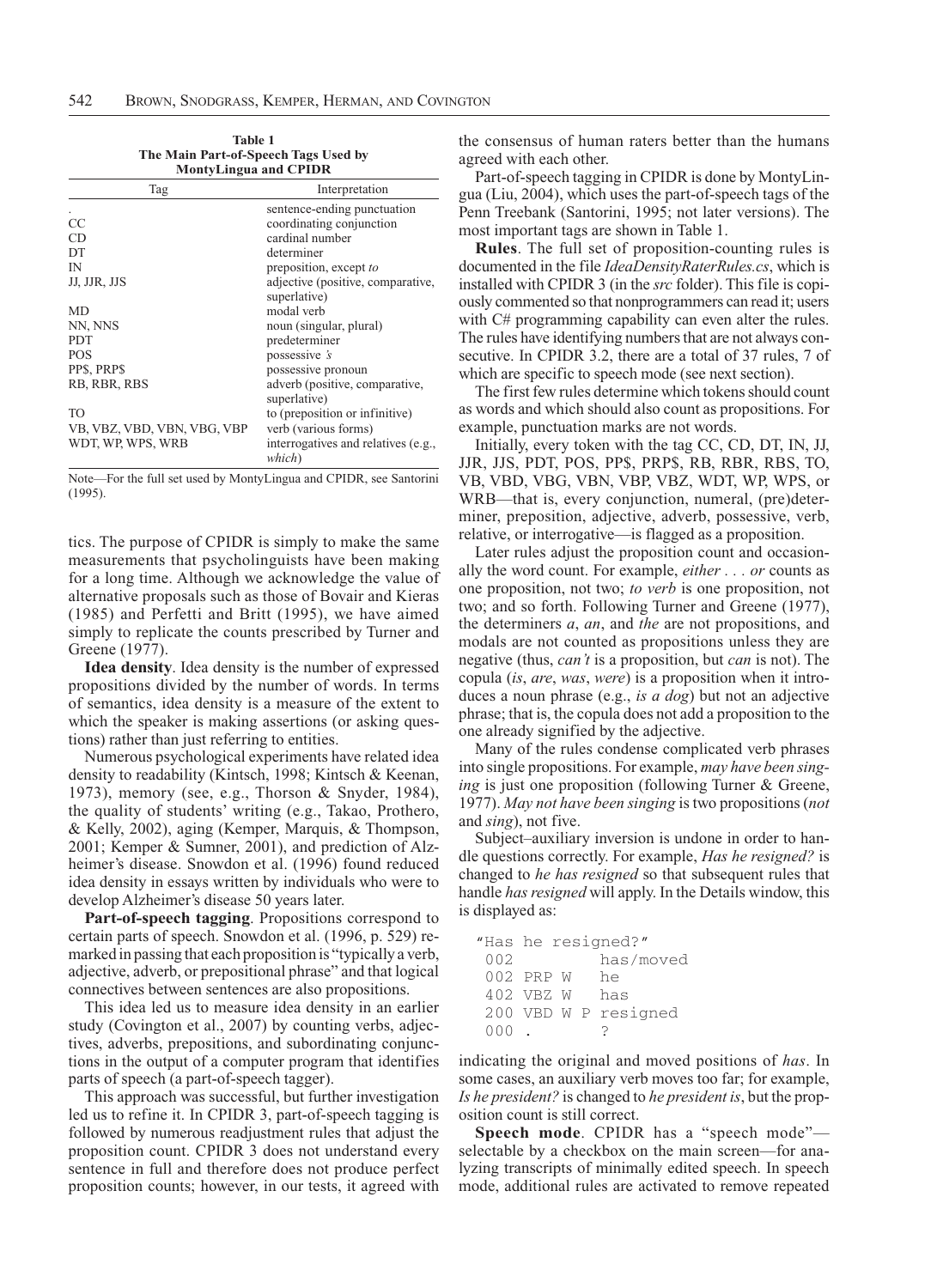words from the proposition count (although not from the word count) and to reject lexical fillers more extensively. In speech mode, *like* in some contexts, and *you know* in all contexts, are considered propositionless.

#### **Validation**

**Validation against Turner and Greene (1977)**. CPIDR 3 was designed to replicate the proposition counts given by Turner and Greene (1977, chapter 2) for their 69 examples. It does so (with speech mode turned off ), with the following exceptions.

Turner and Greene's (1977) Example 17—showing coreference across three sentences—was not used, since the example sentences are not complete. In the examples in which multiple paraphrases are given (e.g., 18, 54, 55, 56), only the first version of each sentence was used.

CPIDR 3 always counts verb  $+$  preposition  $+$  noun phrase as two propositions (treating *come to/from Colorado* and *eaten by Steve* exactly like *sing in Colorado* and *eaten in Colorado*, respectively). Turner and Greene (1977) usually did the same, but they did not count *to* as a proposition in their Examples 2 (*Fred went to Boulder*), 53 (*. . . refusing to come to the party*), and 64 (*. . . returned from work*), nor did they count passive *by-*phrases as propositions separate from the verb (18j–18k).

In Turner and Greene's (1977) Example 46 (*Jimmy ate an orange and a banana*), the MontyLingua tagger mistakenly tags *orange* as an adjective, leading CPIDR 3 to count an extra proposition.

**Validation against human raters**. CPIDR was tested on 80 samples of spontaneous speech that had been previously collected and analyzed into propositions by coauthors S.J.K. and R.H. (see Kemper, Schmalzried, Leedahl, Mohankumar, & Herman, 2007).

Language samples were elicited from 80 volunteers in two age groups in response to the spoken question, "What do you remember about 9/11—where were you and what were you doing that morning?" Further prompting was used as needed to elicit at least 50 utterances from each speaker.

The samples were analyzed following the procedures described by Kemper, Kynette, Rash, Sprott, and O'Brien (1989). The samples were transcribed and broken into utterances (pause-delimited units, not necessarily complete sentences). Lexical fillers, such as *and*, *you know*, *yeah*, and *well* were included in the transcript, but nonlexical fillers, such as *uh*, *umm*, and *duh* were excluded. Also excluded were utterances that repeated or echoed those of the examiner.

The final 10 sentences of each speech transcript were then selected for analysis. Each sample was transcribed by one trained coder who identified all sentences and fragments; a second coder verified the transcription.

Five different trained human raters counted propositions; working separately, each analyzed 10 transcripts and on the set of 10, their agreement exceeded  $r = .81$ . Then, on the full set of 80 transcripts, two coders jointly analyzed each sample to ensure consensus.

The same 80 transcripts were then analyzed by CPIDR 3.2 with speech mode turned on, and the proposition counts were compared and plotted using Microsoft Excel 2002 SP3. As Figure 2 shows, CPIDR's proposition counts correlated very closely with the consensus of two human raters  $(r = .97)$ ; CPIDR's counts were about 5%



**Figure 2. A comparison of proposition counts of 80 speech samples by human raters and the Computerized Propositional Idea Density Rater, version 3.2**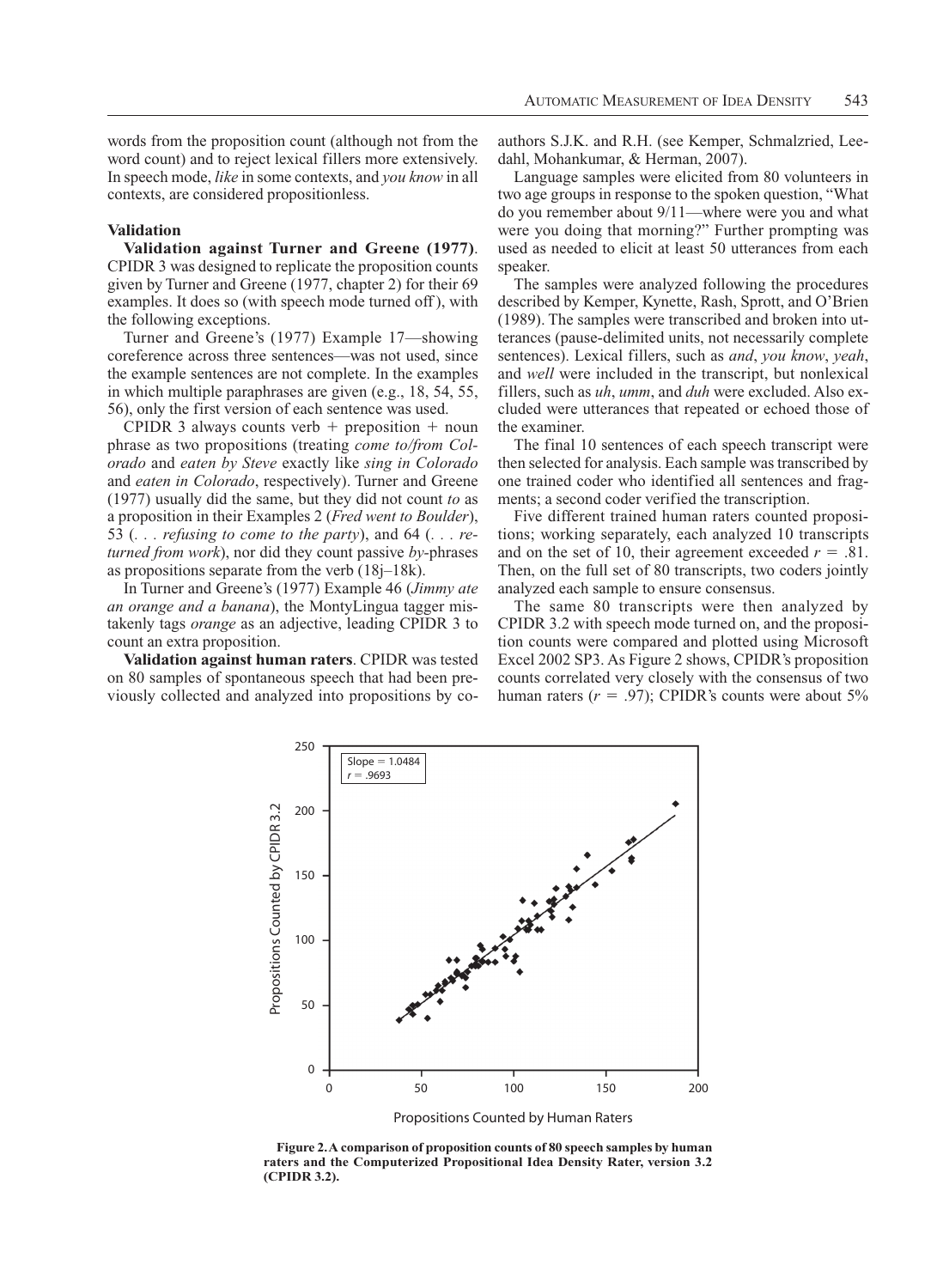higher. Much of the remaining inconsistency is probably attributable to the humans rather than to CPIDR.

An important property of CPIDR is that, even when in error, it is always consistent; the same sentence always gets the same rating. Thus, by using CPIDR to count propositions, an element of nonreproducibility is eliminated.

### **Potential Applications**

Until now, almost all measurement of idea density has relied on manual raters. Rapid, reproducible automatic measurement will make existing uses of idea density more practical and will lead to new applications.

**Readability and reading comprehension**. Propositional density has been recognized as a major source of reading comprehension problems (Kintsch, 1998; Kintsch & Keenan, 1973); yet, efforts to assess "comprehendability" rather than "readability" have been hampered by computational challenges. Readability is typically assessed by counts of word length, sentence length, and the like (Flesch, 1948; Kincaid, Fishburne, Rogers, & Chissom, 1975). In addition, readability—in this very superficial sense—is now commonly computed by word processors and grammar checkers. Automated propositional analyses will open up the possibility of developing style guides for struggling writers as well as applications to critical domains, such as the analysis of text factors affecting health literacy, the improvement of technical documents, and the development and standardization of basal readings and standardized reading assessments (Anderson, 1982; Embretson & Gorin, 2001; Freedle & Kostin, 1991).

**Aging and Alzheimer's disease**. Idea density of speech and writing is well known to decline in old age, particularly in the presence of Alzheimer's disease (Kemper et al., 2001; Snowdon et al., 1996). Kemper and Sumner (2001) showed that, in a multifactorial ANOVA in language ability, idea density correlates with other measures of vocabulary and of processing efficiency (speed and fluency), but not of working memory.

Neuropsychological tests—such as the story recall test included on the Wechsler Logical Memory Scale (Wechsler, 1945)—are very sensitive to subtle cognitive deficits associated with mild cognitive impairment and the onset of Alzheimer's disease and other neuropathologies (Johnson, Storandt, & Balota, 2003; Storandt & Hill, 1989). Yet, these tests are of limited utility for broadbased screening of older adults at risk for such diseases, since both their interpretation requires extensive training to ensure reliability, and the analysis is time consuming. Automated analysis of transcribed speech can enable clinicians and researchers to perform annual screenings, community-based assessments, and epidemiological studies, and it would assist with the early detection and differential diagnosis of disabling conditions.

A potential, negative impact of the global increase in life expectancy is the aging of political leaders. British Prime Minister Ramsay MacDonald (1866–1937) most likely suffered from Alzheimer's disease, and U.S. President Ronald Reagan may have also been experiencing the early stages of Alzheimer's disease while in office (L'Etang, 1995). The speech of political leaders is widely available to the public, and computer-aided screening for subtle changes can provide an early warning of cognitive impairment.

**Other uses**. Other applications are also possible. Idea density is a potentially useful stylometric measurement for author identification and other forensic purposes (cf. the other measures discussed by Olsson, 2004). It is also likely to be useful for judging the informativeness of texts retrieved by search engines.

#### **Future Refinement**

Automatic replication of the proposition counts of Turner and Greene (1977) is, of course, not the last word. After developing applications for CPIDR, we can refine CPIDR in the light of them. One of the biggest questions is how much each part-of-speech tag or each CPIDR rule actually contributes to accurate measurement. For instance, neurological impairments that reduce propositional density may turn out to act mainly on verbs rather than, say, on adjectives or conjunctions (Covington et al., 2007). It may well be possible to split the proposition count per se into multiple factors that are better indicators of the things to be measured.

#### **Author Note**

Coauthors S.J.K. and R.H. were supported by Grant P30 DC005803 from the National Institutes of Health to the University of Kansas through the Center for Biobehavioral Neurosciences in Communication Disorders, as well as by Grant RO1 AG025906 from the National Institute on Aging. The authors' Web site is www.ai.uga.edu/caspr. We thank three anonymous reviewers for helpful comments. Correspondence concerning this article should be sent to M. A. Covington, Artificial Intelligence Center, The University of Georgia, Athens, GA 30602-7415 (e-mail: mc@uga.edu).

#### **References**

- Anderson, R. C. (1982). How to construct achievement tests to assess comprehension. *Review of Educational Research*, **42**, 145-170.
- Bovair, S., & Kieras, D. E. (1985). A guide to propositional analysis for research on technical prose. In B. K. Britton & J. B. Black (Eds.), *Understanding expository text* (pp. 315-362). Hillsdale, NJ: Erlbaum.
- Brown, C., Snodgrass, T., Covington, M. A., Herman, R., & Kemper, S. J. (2007, January). *Measuring propositional idea density through part-of-speech tagging*. Poster session presented at the meeting of the Linguistic Society of America, Anaheim, CA. Available at www.ai.uga.edu/caspr.
- Covington, M. A., Riedel, W. J., Brown, C., He, C., Morris, E., WEINSTEIN, S., ET AL. (2007). Does ketamine mimic aspects of schizophrenic speech? *Journal of Psychopharmacology*, **21**, 338-346.
- EMBRETSON, S. E., & GORIN, J. S. (2001). Improving construct validity with cognitive psychology principles. *Journal of Educational Measurement*, **38**, 343-368.
- Flesch, R. (1948). A new readability yardstick. *Journal of Applied Psychology*, **32**, 221-233.
- Freedle, R., & Kostin, I. (1991). *The prediction of GRE reading comprehension item difficulty for expository prose passages* (ETS Research Report No. RR–91–29). Princeton, NJ: Educational Testing Service.
- FRIJTERS, J. (2004). IKVM, an implementation of Java for Mono and the .NET Framework [Computer software and documentation]. Retrieved March 27, 2008, from www.ikvm.net.
- Johnson, D. K., Storandt, M., & Balota, D. A. (2003). Discourse analysis of logical memory recall in normal aging and in dementia of the Alzheimer type. *Neuropsychology*, **17**, 82-92.
- Kemper, S., Kynette, D., Rash, S., Sprott, R., & O'Brien, K. (1989).